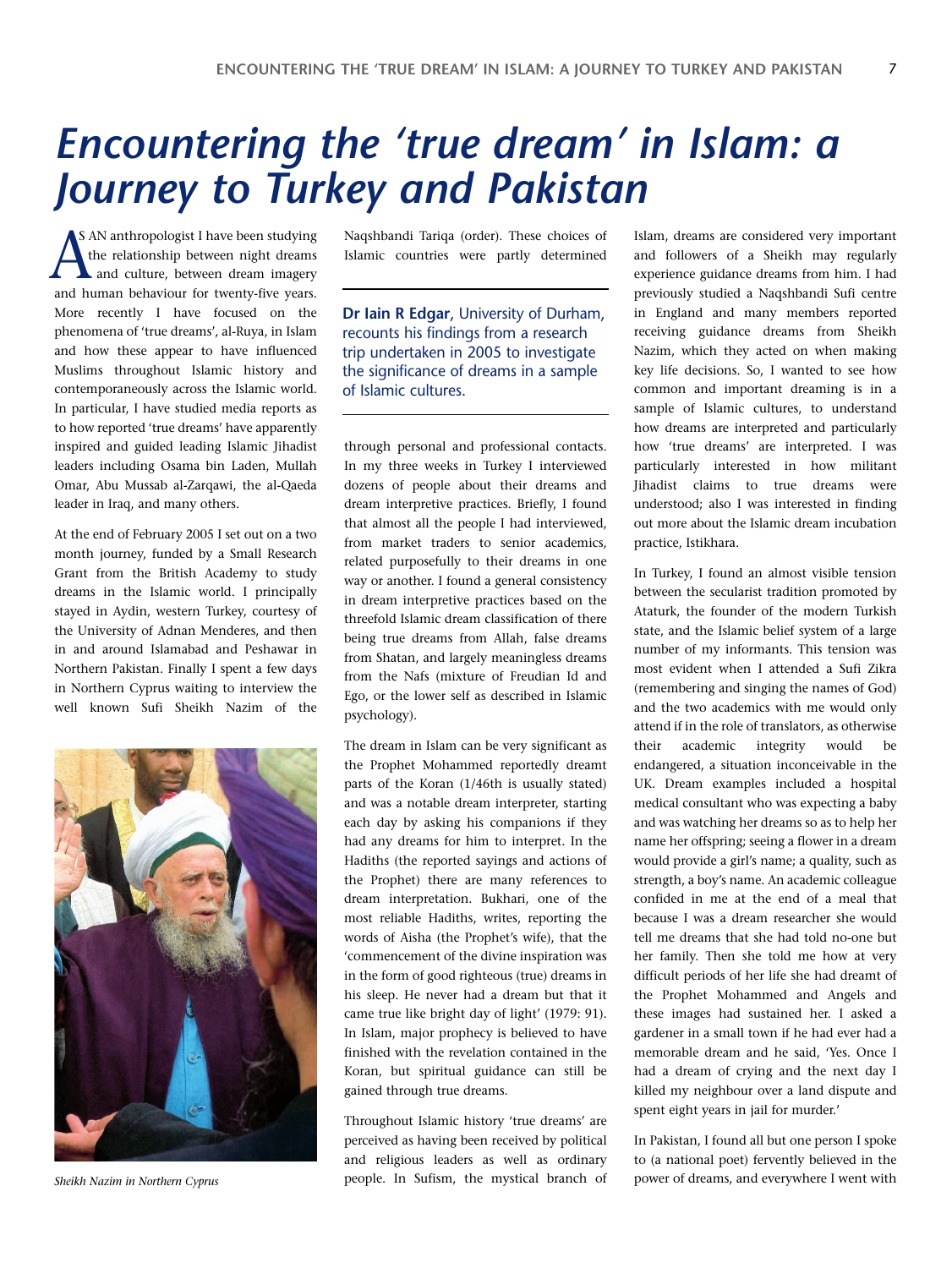my dream questions, people from all walks and classes of life would tell me how dreams had changed their lives. A textile shopkeeper in Peshawar spoke of how his life had been transformed by a dream of the Prophet that had advised him to pray five times a day, and then his continual unsatisfied thirst, as expressed in the dream imagery, would be met, and that since this dream and his commitment to praying five times a day, he said he had been happy. A close companion told me how his illiterate father had been made literate following a dream. A close relative of a very senior Afghani politician and religious leader described how this man had been advised by dreams whilst in prison under the communists. Istikhara, Islamic dream incubation, I found was practised by young and old alike, especially in marriage choices, but also in business deals and in political choices. Istikhara involves reciting special ritual prayers before going to bed and meditation upon life choices, such as marriage, before sleeping. In the morning the dreamer will, sometimes with specialist assistance from an Imam, interpret the meaning of their dream through using specialist Islamic dream interpretation codes; an example would be that dream imagery portrayed in green and white would signify a favourable outcome to that choice, whilst dreaming of red and black an unfavourable outcome. One woman who did Istikhara around her daughter's future marriage, dreamt of a good looking bowl of dates which however in the event didn't taste very nice. She told me how this imagery anticipated the outcome of the marriage.

In Peshawar, Pakistan, I talked to the BBC journalist, Rahimullah Yusufzai, about Mullah Omar, the Taliban leader. Yusufzai had interviewed Mullah Omar a dozen times and was the first journalist to interview him; Yusuzai writes for *Time* and *Newsweek* and almost all the stories about Omar from a web search will source them from Yusufzai. Yusufzai told me that Omar was a reclusive and wholly unexceptional and uncharismatic half-trained Mullah, indistinguishable from a thousand others apart from his dreaming. Whilst Yusufzai didn't interview Omar directly about his dreams he did confirm that the Taliban came from nowhere, and that the Taliban commanders and followers believed in Omar as a Holy Man on account of his



*Dr Iain Edgar and Sufis near Islamabad*

dreams, which included a dream of a sacred figure which commanded Omar to 'save Afghanistan' and implement Sharia law. It was apparently inspired by this dream that Omar founded the Taliban. Moreover Yusufzai confirmed for me that Omar had dreams during the Taliban campaigns which inspired his military strategy. Yusufzai told me, 'I was told by so many Taliban leaders, commanders, fighters, look you know, Mullah Omar is a holy man and he gets instructions in his dream and he follows them up. The genesis of the Taliban Islamic movement was this vision, this night dream that Mullah Omar had'. On one occasion, moreover, Omar telephoned Yusufzai in Peshawar before 9/11 and said that his (Omar's) brother, also a dreamer, had had a dream of a 'white palace burning', and Omar knew that Yusufzai had officially visited the White House in Washington and wanted to know about its construction and whether it was built from wood. This reported phone call verifies the importance of dreaming to Omar.

Sufis, particularly, seemed to inhabit an alternative mystical universe, co-existing with our understanding of this reality, in which very significant and often precognitive dream experiences of and by Sheiks/Pirs and their followers were commonplace. When I visited Sheikh Nazim and his community in Lefte, Northern Cyprus, I waited three days for a ten

minute interview with the Sheikh. Nearly two hundred of his followers, called Mureeds, from many countries, including the UK, were there also. To his Mureeds, Sheikh Nazim is literally in constant contact with Allah. I had never seen such devotion and love expressed to any person; he was 84 years old and becoming frail; he walked with support from two Mureeds, and all the time other Mureeds would throng around him, just to touch him and kiss his feet and hands, to receive his (Allah's) Baraka (blessing). In my interview with the Sheikh I asked him about the many accounts I had heard in the UK and in his Turkish Cypriot community of his 'sending' his followers dreams; he replied that when he sent his 'power' to his Mureeds he sometimes would do so in dreams, 'when necessary'. I ventured to ask how, and he replied that it 'was all a matter of spiritual knowledge as there were hundreds and thousands of inner worlds' and the Sufis had ways to access these. A technology apparently available only to those who had moved away from immersion in material existence.

How though does Islam, and Muslims in general, recognise a true dream, when in their belief system, Shatan has such power to delude humanity? The Hadiths say that if the Prophet appears in a dream then this is a true dream, and generally, the many people I